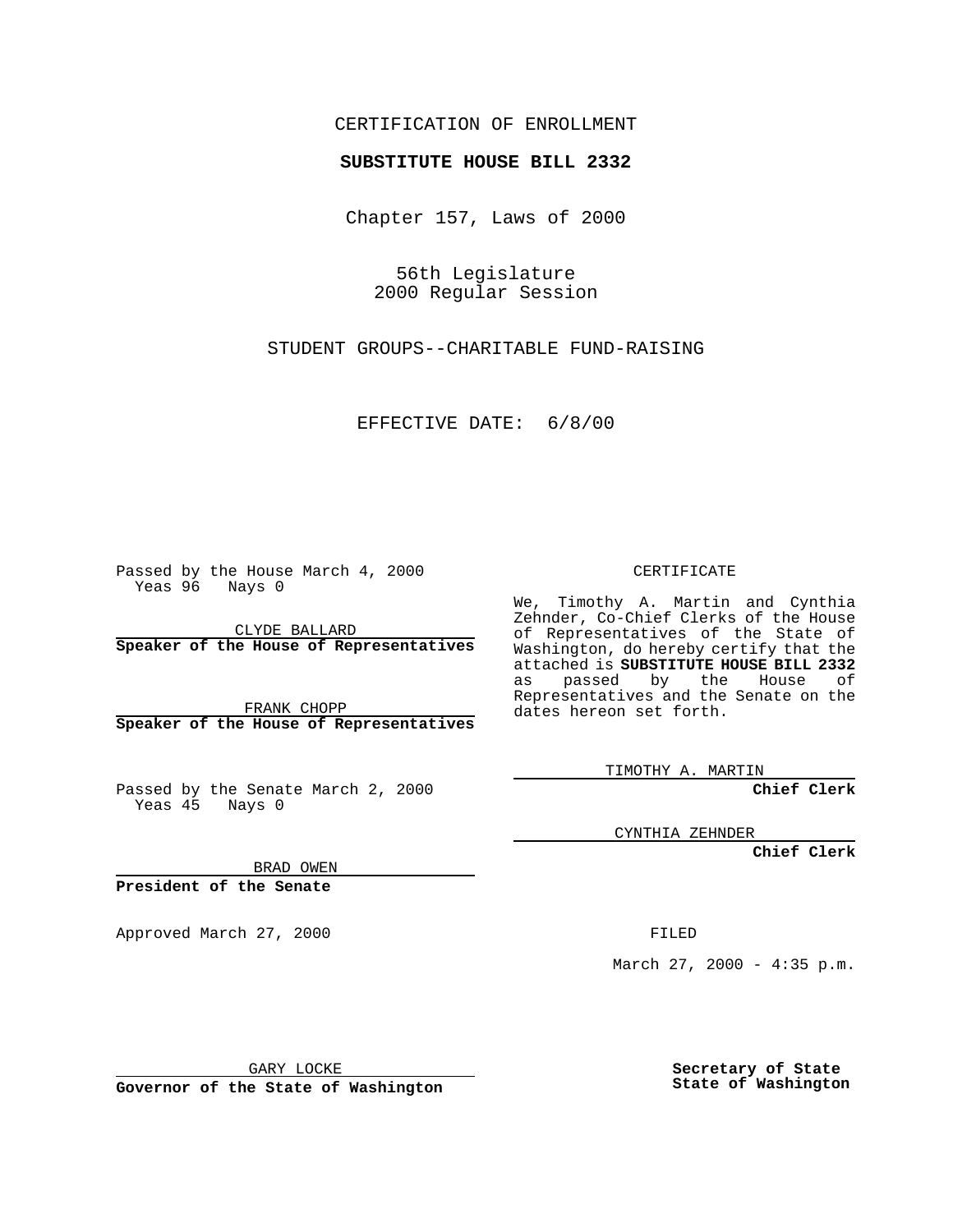## **SUBSTITUTE HOUSE BILL 2332** \_\_\_\_\_\_\_\_\_\_\_\_\_\_\_\_\_\_\_\_\_\_\_\_\_\_\_\_\_\_\_\_\_\_\_\_\_\_\_\_\_\_\_\_\_\_\_

\_\_\_\_\_\_\_\_\_\_\_\_\_\_\_\_\_\_\_\_\_\_\_\_\_\_\_\_\_\_\_\_\_\_\_\_\_\_\_\_\_\_\_\_\_\_\_

Passed Legislature - 2000 Regular Session

AS AMENDED BY THE SENATE

**State of Washington 56th Legislature 2000 Regular Session**

**By** House Committee on Education (originally sponsored by Representatives Schual-Berke, Edmonds, Dickerson, Keiser, Carlson, Hurst, Lantz and Stensen)

Read first time 01/27/2000. Referred to Committee on .

 AN ACT Relating to associated student body fund-raising activities; amending RCW 28A.325.030; and creating a new section.

BE IT ENACTED BY THE LEGISLATURE OF THE STATE OF WASHINGTON:

 NEW SECTION. **Sec. 1.** The legislature finds that current law permits associated student bodies to conduct fund-raising activities, including but not limited to soliciting donations, to raise money for school sports programs and school clubs. However, students also want to conduct fund-raising activities for charitable causes, such as to fund scholarships and student exchange programs, assist families whose homes have been destroyed, to fund community projects, and to rebuild the Statue of Liberty.

 The legislature further finds that current law is not clear how student groups may raise funds for charitable purposes, whether proceeds from any fund-raising activities can be used for charitable purposes or only donations may be used for charitable purposes, and whether recipients must be "poor or infirm." This has resulted in considerable confusion on the part of students regarding what type of fund-raising is permissible when funds are raised for charitable purposes by student groups.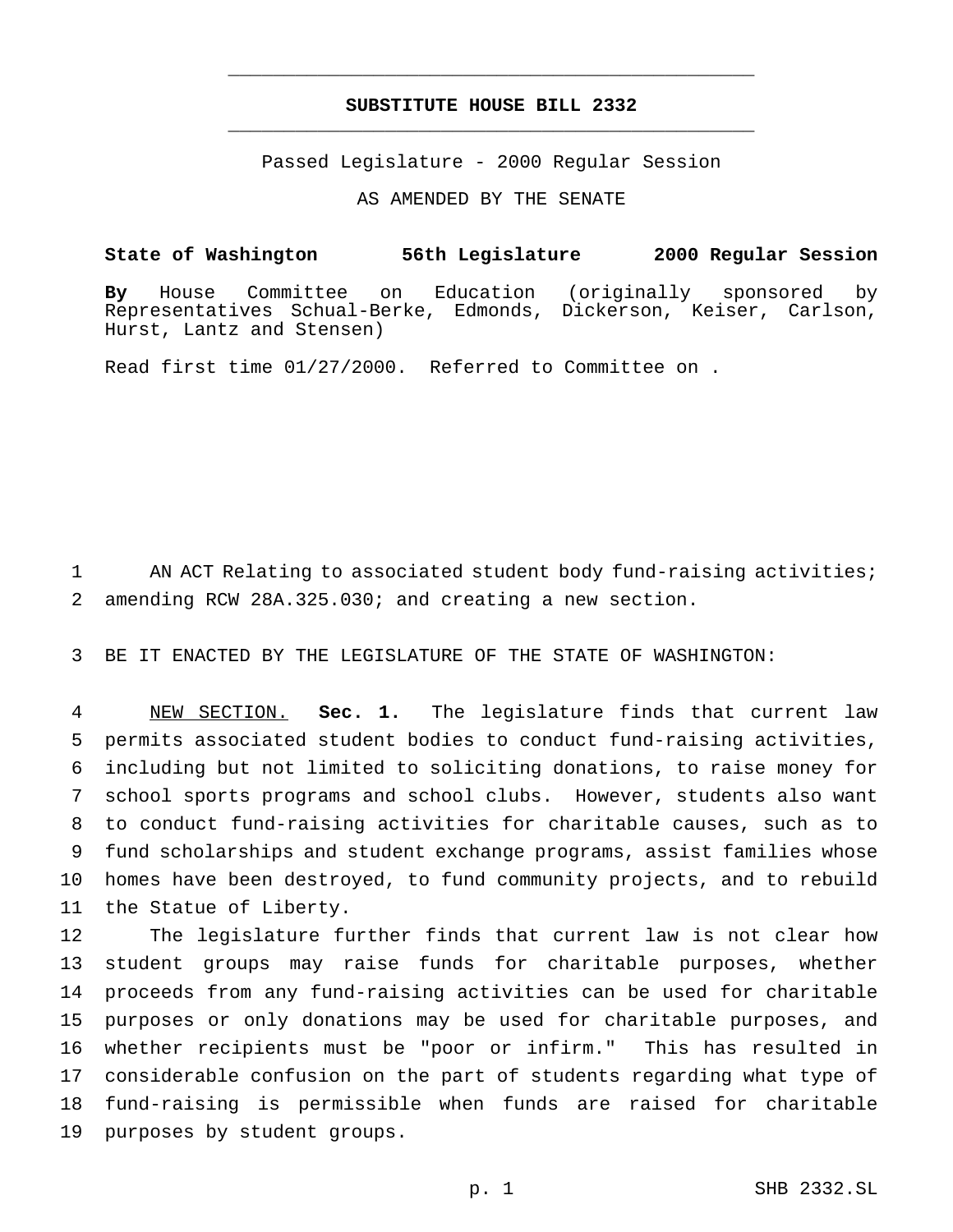It is the intent of the legislature to allow students to broaden the types of fund-raisers that they may conduct for charitable purposes in their private nonassociated student body capacities, and ensure that these funds will be separate from student body funds to avoid constitutional issues pertaining to the gifting of public funds.

 **Sec. 2.** RCW 28A.325.030 and 1990 c 33 s 340 are each amended to read as follows:

 $(1)(a)$  There is hereby created a fund on deposit with each county treasurer for each school district of the county having an associated student body as defined in RCW 28A.325.020. Such fund shall be known 11 as the associated student body program fund. Rules ((and regulations 12 promulgated)) adopted by the superintendent of public instruction under RCW 28A.325.020 shall require separate accounting for each associated student body's transactions in the school district's associated student body program fund.

16 (b) All moneys generated through the programs and activities of any associated student body shall be deposited in the associated student body program fund. Such funds may be invested for the sole benefit of the associated student body program fund in items enumerated in RCW 28A.320.320 and the county treasurer may assess a fee as provided therein. Disbursements from such fund shall be under the control and supervision, and with the approval, of the board of directors of the school district, and shall be by warrant as provided in chapter 28A.350 RCW: PROVIDED, That in no case shall such warrants be issued in an amount greater than the funds on deposit with the county treasurer in the associated student body program fund. To facilitate the payment of obligations, an imprest bank account or accounts may be created and replenished from the associated student body program fund.

29 (c) The associated student body program fund shall be budgeted by the associated student body, subject to approval by the board of directors of the school district. All disbursements from the associated student body program fund or any imprest bank account established thereunder shall have the prior approval of the appropriate governing body representing the associated student body. Notwithstanding the provisions of RCW 43.09.210, it shall not be mandatory that expenditures from the district's general fund in support of associated student body programs and activities be reimbursed by payments from the associated student body program fund.